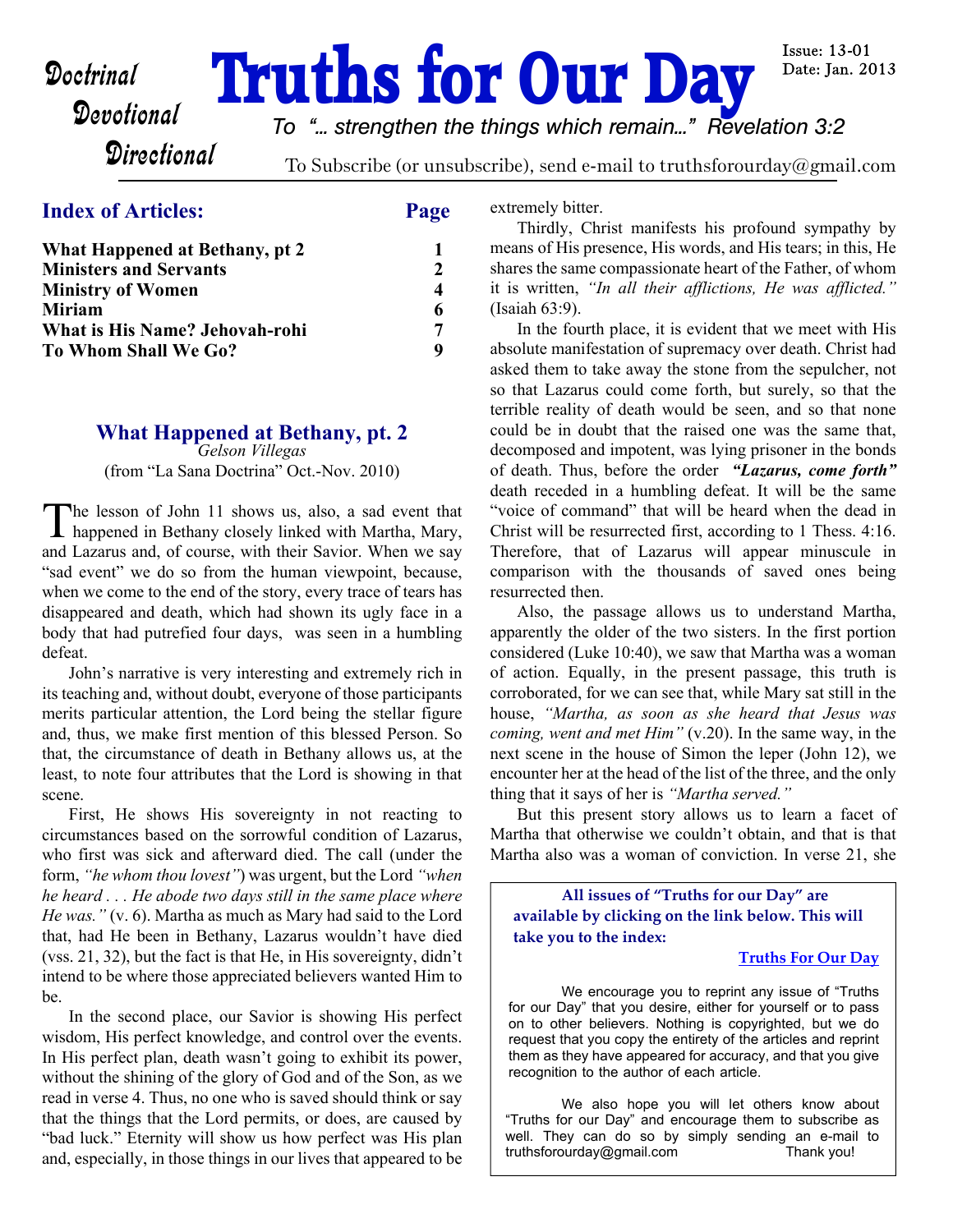expresses the conviction that, if Christ had been present, her brother Lazarus would not have died; in verse 22, she says to the Lord, *"I know that even now, whatsoever thou wilt ask of God, God will give it thee"*; in verse 24, *"I know that he shall rise again in the resurrection of the last day"*; and in verse 27, *"I believe that thou art the Christ, the Son of God, which should come into the world."* If we take into account the attitude of Martha, busy and disturbed (on one occasion), and we compare that with the conviction she showed in the scene of death of her brother, it makes us recognize the change and growth of this believer who, along with Lazarus and Mary, developed a special fellowship with their beloved Redeemer.

 Here, the passage shows us three commands or imperatives on the part of the Lord. The first command for us to see has to do with the stone that covered the sepulcher and, as we said, the Lord wanted the multitude to contemplate the macabre reality of death as much as the evidence of His victory over it. He could have raised Lazarus without taking away the stone, but, this stone would have been a stone of unbelief. Equally, He could have prayed to the Father in an inaudible voice and would have been heard in the same way (He said, *"Thou hearest me always,"*) but He also declares, *". . . but I said it, that they may believe that thou hast sent me,"* v. 42. This attitude of Christ wasn't an isolated case, for we always note that His public acts didn't have the intention of gaining human applause or to gain worldly prominence. All was directed toward the glory of the One who had sent Him and toward the help of lost sinners. In this are we attempting to follow the steps of the Master?

 Following this, the second imperative is in relation to the shroud of death that covered Lazarus. The first commandment doesn't declare to us the intensity of how the Lord pronounced it, but of this one it says that He *"cried with a loud voice."* (v. 43), saying *"Lazarus, come forth."* The force of death doesn't release the prisoner except before a greater power, in the same way that only a stronger one can overcome, tie and take away the arms and property of the strong man armed. This reality will yet be verified (in an infinitely grander scale), when the dead in Christ rise first. In the scene where death has reigned this voice will be heard again and it will be the voice of command, *"voice of the archangel and trump of God,"* as declares 1 Thess. 4:16. In a spiritual sense, as we read in Ephesians 2, He has given us life, even though we "were dead in trespasses and sins." The truth is the same when we associate this theme with the preaching of the gospel. If the preaching of the the good news allows God to speak, it will be a voice of power that comes to those in this great collective tomb, called the world, now enveloped in the death of sin. Christ said, *"The words that I speak unto you, they are spirit and they are life.,"* which is corroborated by Peter when he declares

farther on, *"Thou hast the words of eternal life,"* (John 6:63, 68).

 The third commandment we will see had to do with the garments of death that covered the body of Lazarus in the tomb. Of those, the Lord ordered, *"Loose him, and let him go."* The first expression ("loose him") makes us think, by way of application, that every saved one (spiritually resurrected) is liberated from those inherent ties of the past life, which not only are emblems of death, but which also impede the believer from having a useful life for Him who raised him. Also, "let him go," is an indispensable part like an element that authenticates the work of the Lord to resurrect the spiritually dead. It wasn't the will of the Lord that Lazarus remain standing in the tomb, like a statue to be observed by the multitude. He commanded, "let him go," which is to say that he would go to exercise his resurrected role in different scenes, as we sing in some of our hymns and according to Romans 6:4.

*(continued)*

**When we would consider the love of God in Christ, we are as one approaching the ocean: he casts a glance on the surface, but the depths he cannot sound.**

**R. C. Chapman**

#### **Ministers and Servants** *Larry Steers*

In his greeting to the Philippians, Paul addressed "all the<br> *saints in Christ Jesus which are at Philippi with the* n his greeting to the Philippians, Paul addressed *"all the bishops and deacons"* (Phil. 1:1). Who were the deacons and what was their responsibility?

#### **King James Version**

 The King James Version has stood the test of time for four hundred years. There is an enduring legacy of poetic beauty to the KJV which makes it very easy to read and to memorize. Many other paraphrases and translations have appeared, gained a degree of acceptance for a short time, and then have faded from the book store shelves.

 Having read the biographical data relative to the lives of the translators of the King James Version one is impressed by their outstanding qualifications in both Hebrew and Greek. The accuracy of any translation of the Bible depends not only on the manuscripts available to the translators, but also on the facility which they have in the original languages. Also vital is their ability to translate into English using suitable words to express the thoughts and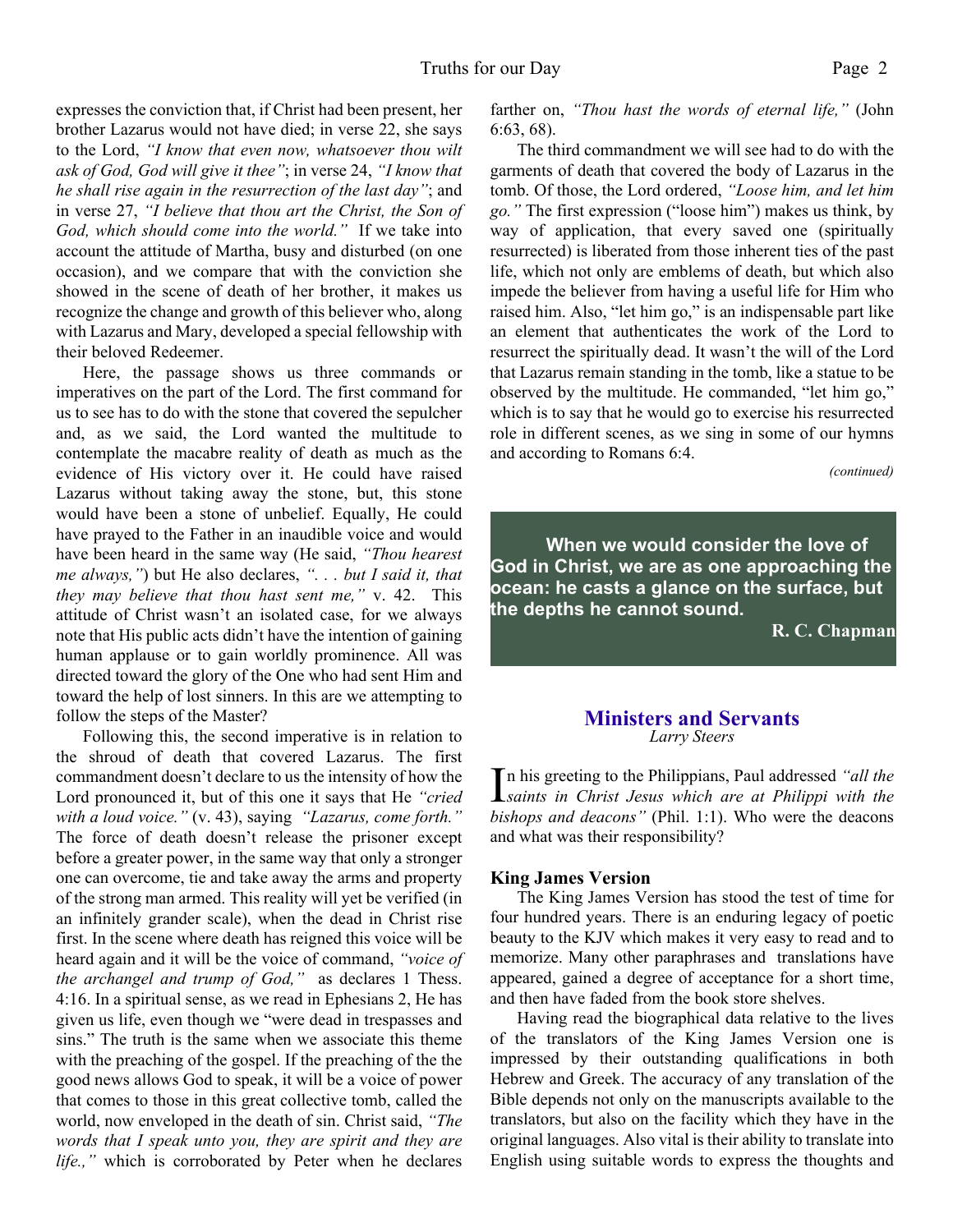intent of these manuscripts.

 We hold tenaciously to the concept of the verbal, plenary inspiration of the original scriptures. They are inspired by the Holy Spirit, and comprise the unerring Word of the living God. However, for all of their ability, for which we must give thanks to God, the translators were only men.

 Bishop Bancroft, one of the chief translators, expressing no doubt that the edict of King James to the translators laid down the basic rules to be followed. Each of the three groups of translators, those at Westminster, Oxford, and Cambridge, had a form of guiding principles set before them. Note two of these edicts:

1."the ordinary Bible read in church, commonly called the Bishop's Bible, to be followed, and as little altered as the truth of the original will permit." Hence the Bishop's Bible did have a great influence on the KJV.

2."The old ecclesiastical words to be kept."

The King made it abundantly clear to the translators that the Episcopal structure of the established Church, and the traditional beliefs about ordained clergy were to be reflected in the new translation.

#### **"Diakonos" Translated**

With these requirements of the King in view, we notice the word **Deacon**, found in the King James, and also in other versions. In the KJV, Diakonos is translated "deacon" three times (1Tim. 3:8. 12, and Phil. 1:1). It is apparent, that this translation has introduced a measure of confusion regarding the significance and application of the concept purposed by the Spirit of God as it applies to a New Testament Assembly. Diakonos, found thirty times in the New Testament, identifies a person who is doing a spiritual work for God. While it is translated "deacon" in the three references indicated above, for the other occurrences the translators used "minister" or "servant."

 The word "deacon" identified an ecclesiastical position in the established church of the 1600's. However, it does seem the translators realized that they faced a difficulty following the King's edict to use the Bishop's Bible, and to accurately give the sense of diakonos. They fulfilled their instructions in part, and followed the Bishop's use of "deacon" in Philippians 1:1 and 1Timothy 3:12. However, they changed the Bishop's Bible's use of "deacon" in 1Timothy 3:8 to the far more correct word "minister."

 It is interesting to note that John Nelson Darby (JND) in his New Translation gives "minister" in all three passages. Also, notice that the English Standard Version (ESV) follows the KJV and keeps the word "deacons." In each of the following references, the KJV uses "minister" for the Greek word diakonos. The apostle Paul describes himself as an able minister of the new testament (2 Cor. 3:6), and *"but in all things approving ourselves as the ministers of God"* (2 Cor. 6:4). He challenges the Corinthians, *"are they*

*ministers of Christ? – I am more"* (2 Cor. 11:23). Paul states to the Ephesians, and to the Colossians that by the power of Divine grace, he was made a minister (Col. 1:23, Eph. 3:7). He calls Tychicus *"a faithful minister"* (Eph. 6:21, Col. 4:7) and refers to Epaphras as *"a faithful minister of Christ"* (Col. 1:7). Timothy is a *"minister of God"* (1Thess. 3:2) and *"a good minister of Jesus Christ"* (1 Tim. 4:6). He reminds the Corinthians, that these, along with Apollos, were *"ministers by whom ye believed"* (1 Cor. 3:5). This clearly refers to the heralding forth of the Gospel at Corinth. Phebe (Rom.16:1) is called *"a servant (diakonos) of the Church."*

 Sir Robert Anderson in his book *Types in Hebrews,* states in the footnote on page 139 "there is no scriptural warrant for applying the word deacon" in a special sense to the seven of Acts  $6:5$ , – the duties assigned to them pertained to the eldership, when the church was fully constituted."

#### **Functions of "Diakonos"**

Diakonos describes those who are raised up, and gifted by the Holy Spirit to serve in a spiritual capacity in fellowship with a New Testament Assembly. So often, this concept is relegated to material matters. It is evident from the use of the word as indicated above, that they are servants who minister the Word of God for the edification of the saints, and preach the Gospel for the salvation of sinners.

 For this vital work the Holy Spirit has given essential qualifications in 1Tim. 3:8-13 which must be adhered to (verse 8). We embark on a dangerous path if we lower scriptural requirements. They touch the servant's personal life, verse 8, his spiritual exercise in verses 9 to 10, and his domestic responsibilities in verses 11 to 13.

 In verse 8 the servant must be "grave." There is a sense of dignity and seriousness which commands the respect of others. He would be one who graces the public platform in a careful, reverent, and dignified manner, which commends the Lord he serves as an ambassador. He is not "double tongued," making a statement to one person, but giving a different view to someone else, or saying one thing but meaning something else.

 The Spirit of God solemnly demands in verse 8 *"not given to much wine."* The sense of this statement is "not giving assent to wine." In our day, social drinking has become an issue. This is intended to lower inhibitions, loosen actions, and increase unguarded conversation, all of which is a violation of careful, reverent deportment, and self control. Paul reminded the Ephesians in Eph. 5:18, *"be not drunk with wine."* Mr Vine in his *Dictionary of New Testament Words* tells us that the word "drunk" is an inceptive verb. An inceptive verb emphasizes the commencement of an act. The sense is "don't take the first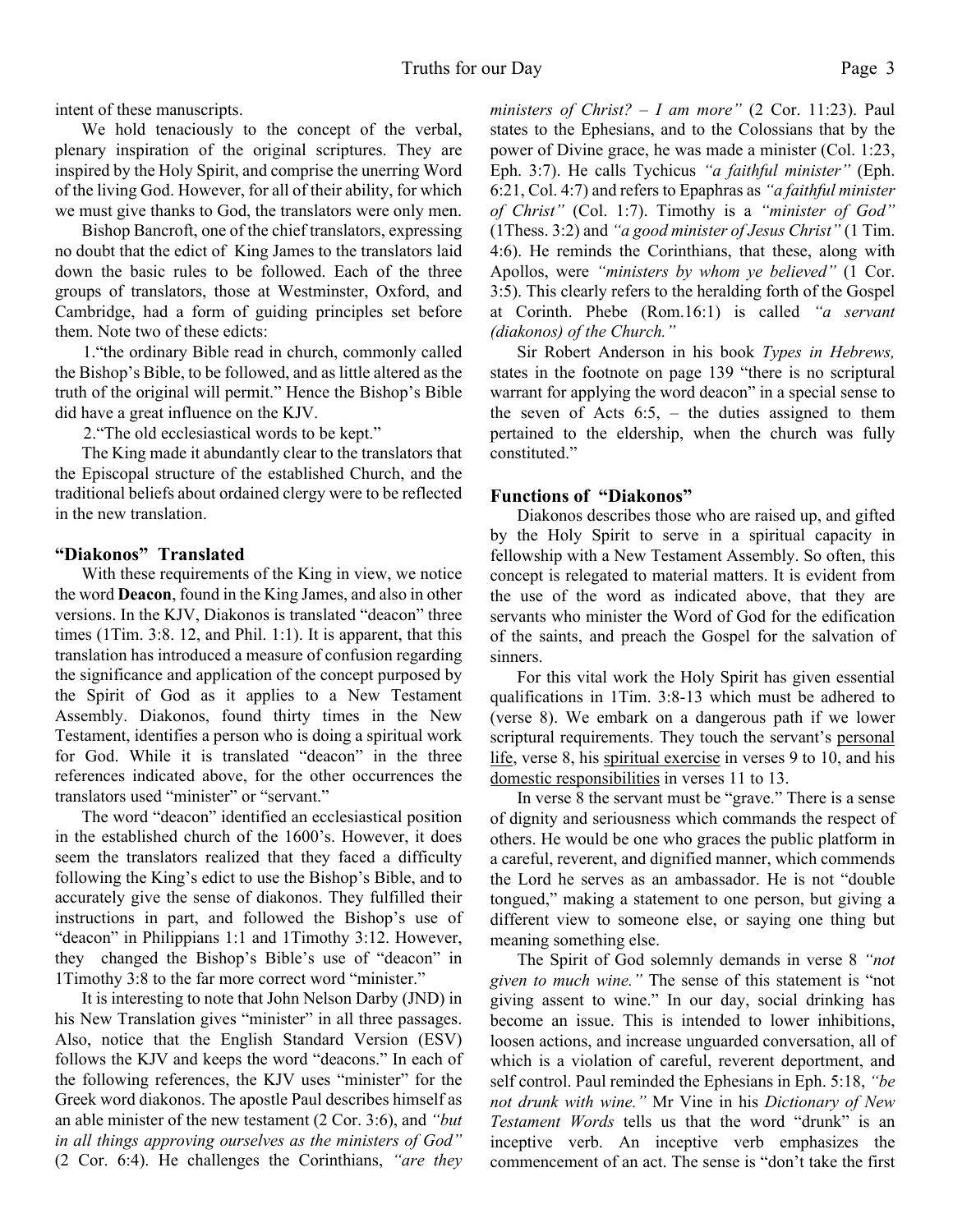drink." Those who study alcoholism suggest strongly that the alcoholic is made on his first drink. They indicate that fifteen percent of those who do take that first taste will become an alcoholic. This individual may not be stumbling down the street inebriated, but is a person so addicted that he cannot live without his drink. This should be sobering to any who might contemplate taking any form of alcoholic beverage. Some may jump quickly on the word "much" in 1Tim. 5:8 but Paul could not write "any" since he gave allowance for medicinal purposes. Today we have doctors and medical prescriptions. Also, as well, the cup at the Lord's Supper should contain wine.

 The servant is *"not greedy of filthy lucre."* This could be rendered "base gain" or "money getting." He has not adopted methods bordering on dishonesty.

 He must hold *"the mystery of the faith in a pure conscience"* (verse 9). "Mystery" does not mean mysterious, or a puzzle which requires evidence and clues to solve. It means truth which cannot be apprehended by the natural man, but is made known by Divine revelation to those who are enlightened by the Holy Spirit. This implies scriptural truth which can be understood, and not knowledge withheld. It embraces the body of truth, the faith. "Sundideeis" (translated "conscience") is a compound word (sun = with, plus oida = to know) and therefore implies co- knowledge, or the witness borne to one's conduct by their conscience. Conscience apprehends the will of God which is designed by the Creator to govern our lives along with the Word of God. It distinguishes what is morally acceptable from the sinful, commending the good and condemning the evil. A pure conscience is a cleansed conscience (Heb. 10:22 ), void of offence ( Acts  $24:16$ ).

 For a brother to engage in this great work there must be a proving time (verse 10). This corresponds to *"not a novice"* in verse 6. A new convert would not be given a Sunday School class or be put quickly on the Gospel platform, or thrust quickly into any aspect of the Lord's work. The duration of this period of probation may vary with different individuals. However, time is required that they might be "found blameless," that is, unimpeachable, accused of nothing that would be a detriment to their personal testimony or that would negatively affect the assembly. Why is this so vital? A poor testimony would stumble sinners, grieve the Saints and dishonor the Lord.

 In verse 11, most would translate it as *"women in like manner.*" There is no possessive pronoun in this statement so "their" must be omitted. In Romans 16:1, Phebe is called *"a servant* (diakonos) *of the church."* "Grave" indicates that it is with a serious sense of dignity. She is not a slanderer, one who falsely accuses others. As one who is sober, she conducts herself with aura of stateliness. This sister is *"faithful in all things."* She is faithful to her God, to the Word of God, to her husband, and to the assembly. This sister, moving in the fear of God, with commendable attire would be an example for younger sisters to emulate.

 While various expositors look at verse 12 *"the husbands of one wife"* differently, it should be clearly stated that he has eyes for his wife only.

 "Rule" in verse 12 means to go before with care and diligence. He is an example to his children as he presides over his house. No one can save their children but every father must live a godly life before their them.

**Diakonos** implies a servant whose service is in the spiritual realm. Every brother who stands with the Word of God in his hand to preach the Gospel must have the qualifications of 1Tim. 4:8 to 12. The same is required of one who ministers spiritual truth to believers. So often we relegate this to material matters and lose the tremendous significance of the contextual meaning of **Diakonos**.

*"Give me one hundred preachers who fear nothing but sin, and desire nothing but God, and I care not a straw whether they be clergymen or laymen; such alone will shake the gates of hell and set up the kingdom of heaven on Earth."*

John Wesley

### **The Ministry of Women**

In all work for God we have to be careful that we are guided<br>by His Word. The desire for a certain work is not a n all work for God we have to be careful that we are guided sufficient warrant for undertaking it, however praise-worthy the work may be. God may commend our desire, but "nevertheless" of a divine command, as in David's case, may stand in the way of its accomplishment. *"Thou didst well that it was in thine heart; nevertheless thou shalt not build the house"* (1 Kings 8:18-19). The willingness of the heart is fully accepted, but it may not be in accordance with the will of God. Many a sister in the Lord looks around and sees the deep need of souls, and longs to meet that need, but fails to consider the divine line of women's service. For the sake of such we seek help of God to pen these few words.

 In examining Scripture on this subject, as on all others, it will be seen that the precepts and the examples recorded in the Bible are strikingly in harmony. A comprehensive view enables us better to understand details. We would therefore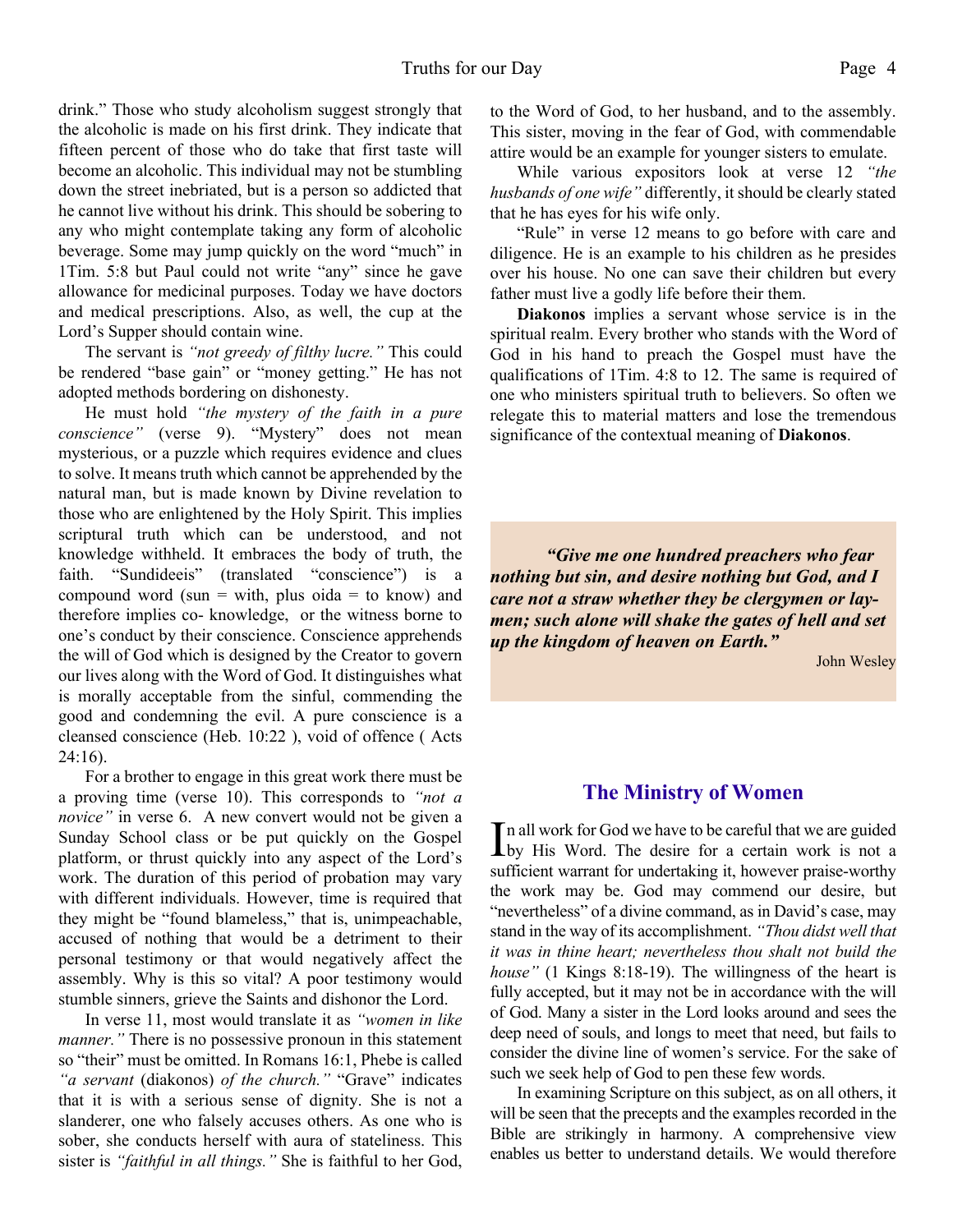call attention to the relative position of the woman and the man in the creation, in the fall, in the family, and in the church; and we shall find principles that will clearly indicate what God's lines for His handmaidens are, and as these can never be violated without loss, they will serve as landmarks to guide obedient hearts, constraining them to leave in the Lord's hands many things that love to Him might lead them to undertake; for "to obey" is ever "better than sacrifice." But before going further, we would impress this point, that woman's service is in nowise of a lower character than man's; nay, rather, it is higher, and more personal in reference to the Lord. Woman nursed the infant Savior; she washed His feet; she anointed His person; she spread the table and ministered to His need. In such things woman stands alone, not only in reference to the Lord Himself, but in regards to the church and the world, and man makes sorry work of it when he intrudes on the line marked out for the woman. Let us, then, very briefly consider woman's position:

1. **In Creation**.—Paul's words in 1 Cor. 11:2-16 call for special attention. He there says that woman was made for the man, as a helper; not as one to go before, but to follow; not to rule, but to obey; for the man is the head, and the woman dishonors her head (i.e. the man) when she steps into his place. The woman's veil of covering is the token of this; not her head, but that of the man is seen. So, again, in 1 Timothy 2:13, we are told that *"Adam was first formed, then Eve";* and the moral significance of this priority in creation is pointed out by the apostle; viz, that the woman is not to occupy a place of authority either as ruler or teacher.

2. **In the Fall.**—Here we see the woman taking a sorrowful lead, for it was she who was deceived by Satan and fell into transgression. Satan's assailing Eve was doubtless because he knew she might be more easily deceived than Adam, and that from her creation she was more liable to be influenced from without than the man. She was to be dependent on him, and hence her unfitness to occupy man's place. The tender feelings and emotions are more deeply implanted in the woman, and by them she is, speaking generally, apt to be influenced; the man being led more by his judgment. Though through the fall both are liable to err, the woman is the more easily beguiled, and is therefore not fitted to govern.

3. **In the Family**.—The woman's sphere is specially the house. In 1 Timothy 5:14 she is called to *"guide the house,*" or to "rule the household" (R. V.), and there is a special commendation of women as "keepers at home," or as the R. V. beautifully gives it, "workers at home." It is also well to ponder the characteristics given of the aged Christian women who are *"well reported of for good works"*—caring for children, lodging strangers, washing the saints' feet, relieving the afflicted. Again, if we turn to the family life in the Old Testament, Proverbs 31:10-31 gives us a beautiful picture of woman's home industry,

virtue, and benevolence; and the result is that her husband is known in the gates. He sits there, not she; but she helps him to be there. May Christian wives ponder this in its bearing on the church of God.

 4. **In the Church**.—God's principles in creation and in redemption are in harmony, and that which is out of place in the one is out of place in the other; for God rules in both. Nature teaches what is becoming in the church. It is true that in Christ there is *"neither male nor female, neither bond nor free"*; and in resurrection there will be neither one nor the other. But as long as distinctions by creation continue, and as long as social distinctions exist, so long have we to remember them and to act accordingly. In 1 Corinthians 11 and 14, the will of God as to woman's place in the church is very marked. Silence is enjoined upon her in the church, for it would be a shame for her to speak, as it would be a shame to be shorn or shaven; she is not even to ask questions. The general conclusions, then, from the foregoing Scriptures with reference to woman's ministry are:—that God has not assigned to her the place of prominence; that her position is not that of a leader, but of a helper; that her sphere of service is in the house and not in the assembly; that her work is private in character rather than public.

 Yet, as we have said, woman's service, though more hidden than man's, is a very honored one, and affords scope for all her energies, and its importance and influence cannot well be over-estimated. We would remind our readers, in reference to 1 Cor. 11, that it is from verse 17 the Apostle begins to speak of the assembly—*"when ye come together,"* or, as in the next verse, *"when ye come together to assemble."* This seems to show that the earlier verses in chap. 11 refer, not (specifically, *edit*.) to the assembly, but to that more private sphere which we have sought to indicate as legitimately belonging to Christian women. Within that sphere there is very much to be done, both in these lands and in far-off ones. Greatly do brethren laboring among the heathen feel the need of sisters' help, as they have usually to leave work among women altogether untouched.

 Sometimes it fails to Christian women to begin a work among the heathen, or even here, and they soon feel the need of brethren's help. If they do not patiently wait till God supplies this, they are tempted to overstep the line that He has assigned to them, and virtually, though not nominally, to assume responsibilities which make simple obedience to God's Word impossible. If once the line is overstepped, the temptation to occupy the man's place increases; they become unfitted for their blessed service among their own sex, and their example misleads others. The necessary result of this must be confusion and sorrow.

 May we all lay to heart God's truth in this matter, and may He give us understanding in all things.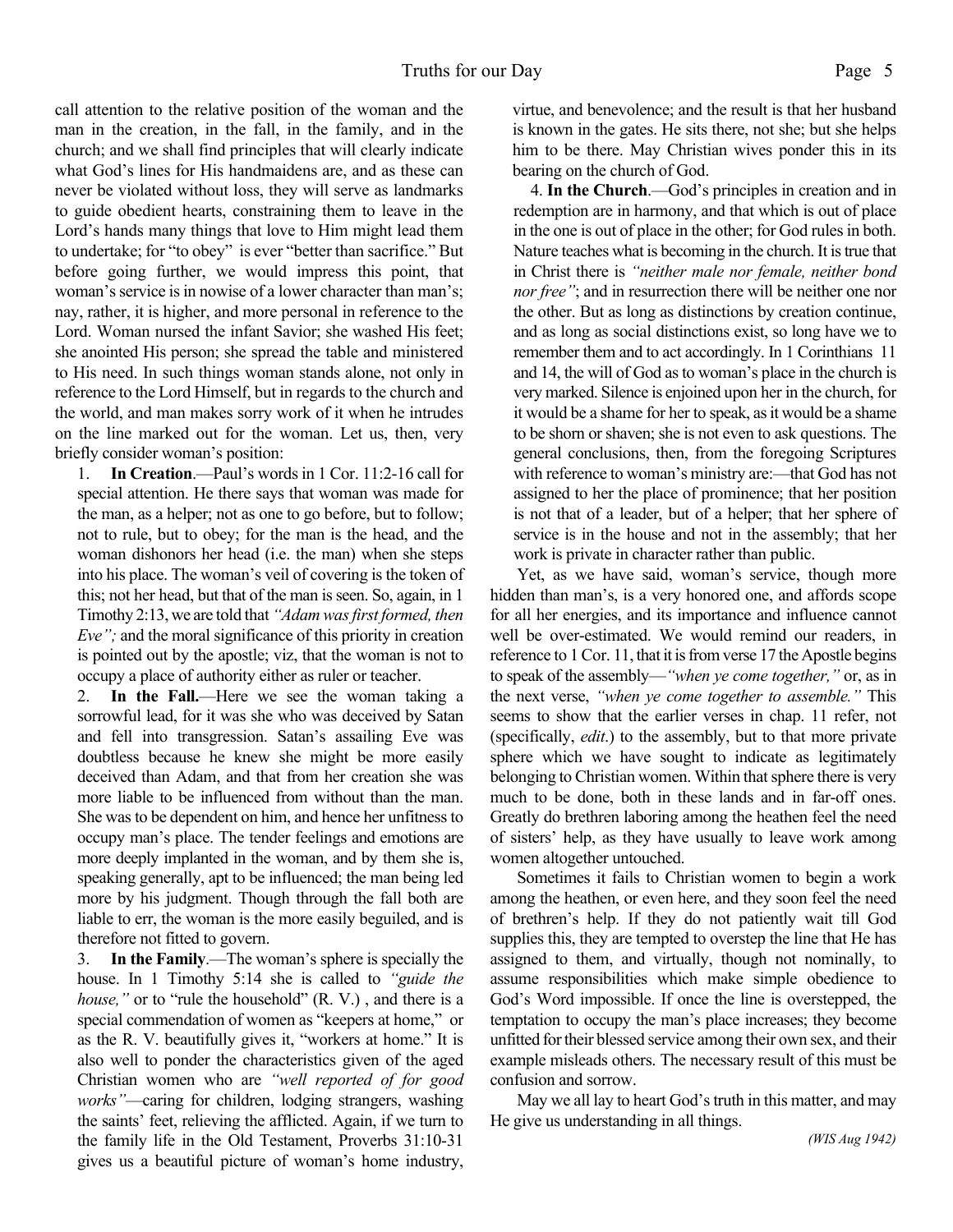#### **Miriam** *Hugh Thorpe*

Miriam is found fourteen times in the Scriptures. Her **L** name is not mentioned once in the New Testament. The first mention is in Exodus 15:20, the last in Micah 6:4, where God reminds His ancient people of their deliverance out of the land of Egypt and adds: *"I sent before thee Moses, Aaron and Miriam."* These three persons had a prominent part in the exodus of the children of Israel from the land of bondage. Accordingly, each had an influence with the people. The prominent places must be filled, and it is God who fits one for these places; but to seek such for ourselves, when God has not fitted us, will only end in confusion and sorrow to ourselves and others. However, on the other hand, it is well to be exercised and to humbly seek to fill the place which God has appointed us and not to shrink from responsibility.

The first glimpse we get of Miriam, although not mentioned by name, is in Exodus 2:4, where we find her standing afar off by the river's brink. Here she is a wise and dutiful daughter and loving sister, and God uses her in preserving the life of Moses. The tactful manner in which Miriam addresses the princess gave the godly mother once more the joy of embracing her precious child who was destined to become a great man of God.

The next mention of honor for Miriam is found in Exodus 15:20 where she is called a prophetess—an inspired woman. Many things had intervened since the mention of her devotion to Moses. She still seems to retain her love for and loyalty to her illustrious brother who was once the babe in the ark of bulrushes. Miriam in simple words was "in fellowship with Moses in the work of the Lord" (What a great help a godly mother, wife or sister can be, and what an encouragement a sister in the Lord can be in the assembly of the saints!)

In the last scripture mentioned we find Miriam with timbrel in hand*, "and all the women went out after her"* while she exhorted them to sing praises unto God for His marvelous salvation. What an influence she was for God at this time, and encouragement also to her brother and leader. He had much to contend with, and to discourage, as all will have who seek to go before the Lord's people. As Moses beheld the company of women led by his sister Miriam and heard their song of praise to God, he would be cheered and have reason to thank God for her.

Moses had need of this cheer, for it was not long after this when they reached Marah where the people murmured against Moses, who *"cried unto the Lord."* Moses took his task as one given him by God. This helped him to continue. One could almost wish that the history of Miriam ended at Exodus 15:20-21, but God has a true record of our lives and *"all scripture is given by*

*inspiration of God and is profitable,"* i.e. helpful, advantageous.

In the history of Miriam we have sin and failure as well as virtues given to us. The next mention of Miriam is in Numbers 12:1. She is now recorded as interfering in family matters, and it is just here where many sorrows begin. We might enlarge upon this, as we begin to meditate on the various turns to which such unwise procedures lead. Miriam is now joined by Aaron in speaking against Moses because of the Ethiopian woman whom he had married. It will be noticed that Miriam's name comes first in the incident which would indicate she was the one prime mover. By looking at the verse which follows perhaps we may see that the secret of all this was envy. Moses had a position they did not have. God honored him above Miriam and Aaron. Pride is in evidence. *"Hath the Lord indeed spoken only by Moses? Hath He not also spoken by us?"* What emphasis was seemingly laid on that little word us. How often have evil surmisings and misunderstandings worked upon the mind until the destroyer of peace amongst the Lord's people has managed to make fancies appear as facts. However, Moses did not quarrel with Miriam or Aaron, but we read *"the Lord heard it"* Num. 12:2. What a safeguard this would be to us if we remembered that the Lord is listening. This will keep us from saying hurtful things in self justification, and will also defeat the design of Satan—who is our common foe. Moses seems to have committed himself to God in this matter.

Miriam and Aaron might have looked upon this interference about Moses' family matters as trivial, and their claim to a place of importance amongst the tribes as their "just rights" but God looked upon it differently. Their sin was greater because of the responsible position they had amongst the people. God quickly intervenes and makes known His disapproval and wrath at their conduct regarding His servant Moses. We read in Numbers 12:4, *"And the Lord spake suddenly unto Moses and unto Aaron and unto Miriam, come out ye three unto the tabernacle of the congregation. And they three came out."* The word suddenly means instantly. What a solemn time as God again calls Aaron and Miriam by themselves. God now deals with the matter, and He is the One "*who is perfect in knowledge"* (Job 36:4). What a commendation God first gives of His servant Moses' faithfulness, and of His purpose to still commune with him in the future. Next those scathing words were spoken by God which would make the guilty brother and sister tremble. *"Wherefore then were ye not afraid to speak against my servant Moses"* (Num. 12:8). After this God's judgment follows. Miriam became leprous—white as snow. (I have seen leprosy in its various forms and it is a sad sight to behold those so afflicted, and such a sad expression is seen on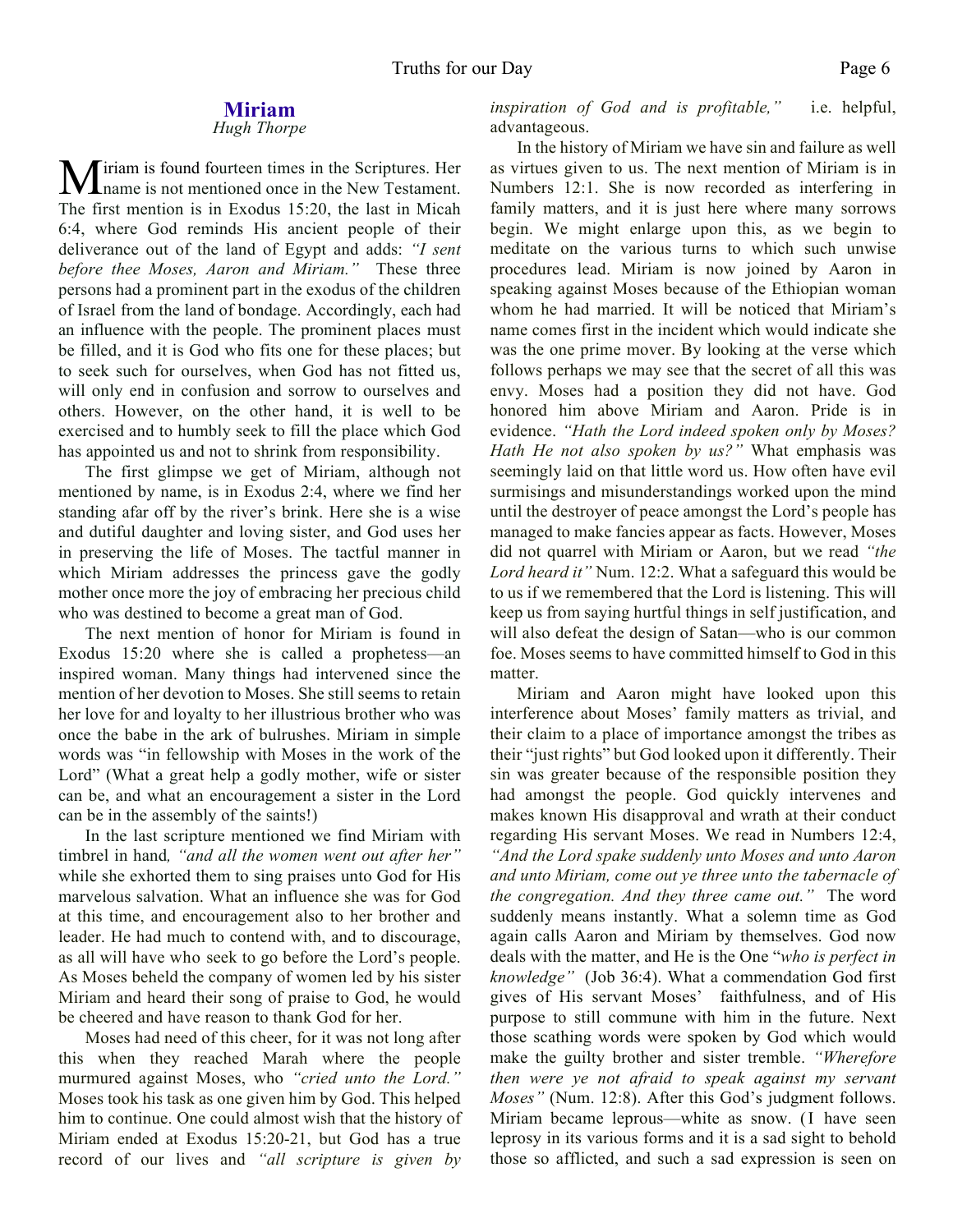their faces also, as they reflect how the dread disease has brought isolation to them.) We read that Aaron looked upon Miriam. What a comprehensive look, followed by confession of sin! It is sad when God finds it needful to lay His hand in judgment upon us ere sin is confessed. Moses now pleads with God on Miriam's behalf. This reveals the beautiful spirit of Moses. He was not revengeful. God heard His prayer and healed Miriam. However, she was shut out from the camp seven days. God gave her time to think over her sin, and all the people knew of this humiliation for they journeyed not until she was brought in again. This shows us how our sins hinder the progress of others also.

The next mention of Miriam is the record of her death *"And the people abode in Kadesh and Miriam died there and was buried there"* (Num. 20:1). We have thus no mention of any of her deeds after the record of God's judgment upon her until this record of her death. It is a solemn thought to ponder over, as we think how one act in life may make us a "castaway"—that is disapproved by God for future service. (1 Cor. 9:27).

Another mention of Miriam is found in Deut. 24:9 which brings her sin once more before us. *"Remember what the Lord did unto Miriam by the way, after that ye were come forth out of Egypt."* Miriam in her lifetime praised God for deliverance and encouraged others to do likewise, yet she felt severely the rod of God later because of her sin. May we be content to do the work God has allotted and fitted us for, and let us not be discouraged because our place may not be as prominent as others. Let us remember if we cannot all be great we can all be godly. This is pleasing unto God.

*(WIS 1923)*

 There is something wrong when the vessel robs the treasure of its glory, when the casket attracts more attention than the jewel which it bears. There is a very perverse emphasis when the picture takes second place to the frame, and when the ware which is used at a feast becomes a substitute for the meal. There is something deadly in Christian service when the excellency of the power is of us and not of God. Such excellency is of a very fleeting kind, and it will speedily wither as the green herb and pass into oblivion. **Jowett**

## **What is His Name? Jehovah-rohi** *Joel Portman*

 $A<sub>our</sub> God is specifically directed toward meeting the <sub>1</sub>$ s with all other names of Jehovah, this presentation of needs of His beloved people. Often we learn that the unsaved are depicted as sheep that go astray without a shepherd (Isa. 53:6) and we learn in Matt. 9:36 that our blessed Lord yearned over the people, being moved with compassion, *"because they fainted, and were scattered abroad, as sheep having no shepherd."* They had shepherds (John 9 in contrast to Himself in ch. 10), but they failed to care for and tend the Lord's sheep, as seen exemplified in John 9. The Lord comes as the true shepherd with the ability and the desire to fulfill all the needs of His people as sheep in the true sense of the word.

The meaning of the word translated "shepherd" is "to tend a flock," to feed, guard, care for, befriend as a companion, and rule with tenderness those who are put under his care. We find the first mention of the Lord as shepherd to his people in Gen. 48:15, where Jacob, in blessing Joseph's sons, invoked the name of the God *"which fed me all my life long unto this day."* The word "fed" is the same word as "shepherded," as Jacob recognized that it was the compassionate hand of his God that had intervened so graciously in his long life. "The God who has been tried and proved by the old who are going to their rest, will show Himself as gracious to the young who are rising up to take their places. Jacob's Shepherd, who has been tending and leading and feeding him so long, will do just the same for the lambs of His flock. . . The translation "who hath fed me" is too meager. We need to say, "who hath shepherded me," . . . It is a beautiful metaphor, which comes with an exquisite pathos and profound significance from the lips of a dying shepherd." (James Strahan, *Hebrew Ideals in Genesis*).

Its first reference to the nation of Israel is found in Num. 27:15-17, where Moses, upon being told by God that he would not enter the land, implores the LORD to*"set a man over the congregation which may go out before them, and which may go in before them, and which may lead them out, and which may bring them in; that the congregation of the LORD be not as sheep which have no shepherd."* This realization of the needs of God's people gripped his heart and he desired one to lead and care for the people after his decease. *"*One who has so long endeavoured to lead, and found it so difficult, whose heart and soul and strength have been devoted to make Israel Jehovah's people, can relax his hold of things without dismay only if he is sure that God will Himself choose and endow the successor. What aimless wandering there would be if the new leader proved incompetent, wanting wisdom or grace! How far about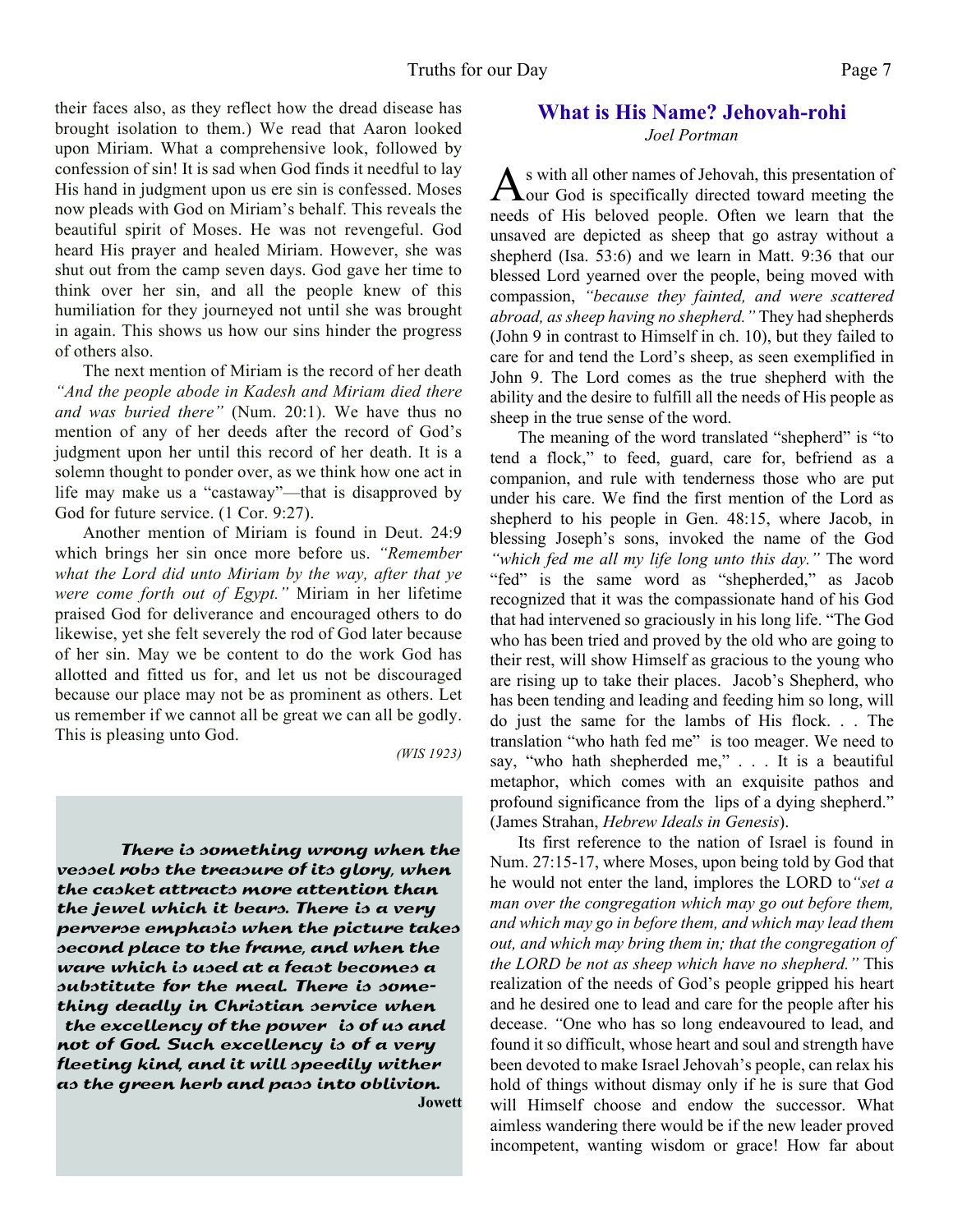might Israel's way yet be, in another sense than the compassing of Edom! Before the Friend of Israel Moses pours out his prayer for a shepherd fit to lead the flock." (R. A. Watson, *Expositor's Bible).* This is, or should be, the fervent desire of all who function in local assemblies in this capacity, not only to fulfill that work as the Lord would have them, but also to see a continuation of shepherd care toward the saints of a local assembly.

Often the LORD is referred to as the Shepherd of Israel nationally. References are too numerous to consider entirely but the reader may look at Ps. 53:1, 79:13, 80:1, Isa. 40:11, Mic. 7:14, Ezek. 34. What He was to the nation in that sense, our Lord also is toward His people individually, and what saint is there who has not experienced the reality of the presence and provision of our heavenly Shepherd?

It is clear from Ezek. 34 that the Lord was sadly disappointed with the performance of those who were intended to function as shepherds of His people. In view of their failure, He promises to set them aside in judgment and to personally fulfill that needed function. In doing so, He sets before us what a genuine Shepherd should be and what they should do for God's people. There always seems to be a great lack of such shepherds who have a sacrificial love and care for the saints, and truly blessed is the assembly where such an one is functioning as the Lord enables him.

#### **Psalm 23**

David had a shepherd's heart and with love, yearned to guide and care for them, which he did so ably during his reign as king over Israel. Yet, he also recognized his need for the LORD as his own shepherd, and when he looked back on his life with all its dangers and difficulties, he clearly recognized the LORD's shepherd care. He was perfectly suited to write these words that have comforted many a heart of the saints in Ps. 23:1, *"the LORD is my shepherd.*" Literally, though some question whether "is" should or shouldn't be included, he was attributing this title to his LORD, *"the LORD my shepherd."* "Perhaps it was written in the latter years of Israel's great Shepherd King, the forerunner and type of that Great Shepherd of the sheep, David's greater Son." (Nathan Stone, *Names of God*). David had known the need of the sheep for the shepherd's care, as he had risked his own life to defend the sheep under his care (1 Sam. 17:34-37). Whenever it was written, it expresses the genuine longing of every child of God (and perhaps that of every person, even unknowingly) to experience the sustaining and supplying care of the the Lord as our Shepherd.

 Presented to us in this heart-warming Psalm is the truth of

- 1. What the Shepherd is. He is a real Person
- 2. What He provides. All that we need
- 3. What He purposes. Dwell forever

The key to the vastness of His provision for His own is found in the expression, *"I shall not want."* This seems to summarize the entirety of the joyful confidence of David. As A. C. Gaebelein (*The Annotated Bible*) has expressed it, "I shall not want. . . "

**Rest**—for He makes me to lie down in green pastures. **Drink**—for He leadeth me beside the still waters. **Forgiveness**—for He restoreth my soul.

**Guidance**—for He leadeth me in the paths of righteousness.

**Companionship**—for Thou art with me.

**Comfort**—for Thy rod and Thy staff comfort me.

**Food**—for Thou preparest a table before me.

**Victory**—in the presence of mine enemies.

**Joy**—Thou anointest my head with oil.

**Overrunning joy**—for my cup runneth over.

**Everything in time**—for goodness and mercy shall follow me.

**Everything in eternity**—for I shall dwell in the house of the LORD forever.

The *Companion Bible Notes* states that there are seven of these (titles of Jehovah), "experimentally referred to in Ps. 23, inasmuch as Jehovah, the "Good," "Great," and "Chief Shepherd," is engaged, in all the perfection of His attributes, on behalf of His people. –

- In verse 1, we have Jehovah-jireh, (Jehovah will see, or provide.)
- In verse 2, we have Jehovah-shalom, (Jehovah our peace)
- In verse 3, we have Jehovah-ropheka, (Jehovah that heals) and Jehovah-tzidkenu (Jehovah our righteousness)
- In verse 4, we have Jehovah-shammah, (Jehovah is there)
- In verse 5, we have Jehovah-nissi (Jehovah my banner) and Jehovah-McKaddish (Jehovah who sanctifies)."

#### **Examples of Shepherds**

Five shepherds stand out in the Old Testament as examples of the LORD as our Shepherd. Abel kept sheep and suffered death at the hands of his brother (Gen. 4:2). Jacob watered the sheep (Gen. 29:10), guarded the sheep (Gen. 31:38-40) and suffered affliction along with them. Joseph fed his father's sheep (Gen. 37:2) and suffered from his shepherd brothers. Moses kept (guarded and tended) the flock (Ex. 3:1) and learned lessons that enabled him to care for Israel in all the desert experiences involving their rebellion, disobedience, and complaining. David (1 Sam. 16:11) was charged by his father with the care of the sheep and defended them from the lion and the bear (1 Sam. 17:34-36). Five shepherds that exemplify the kind of care that our Lord capably and tenderly ministers to His people,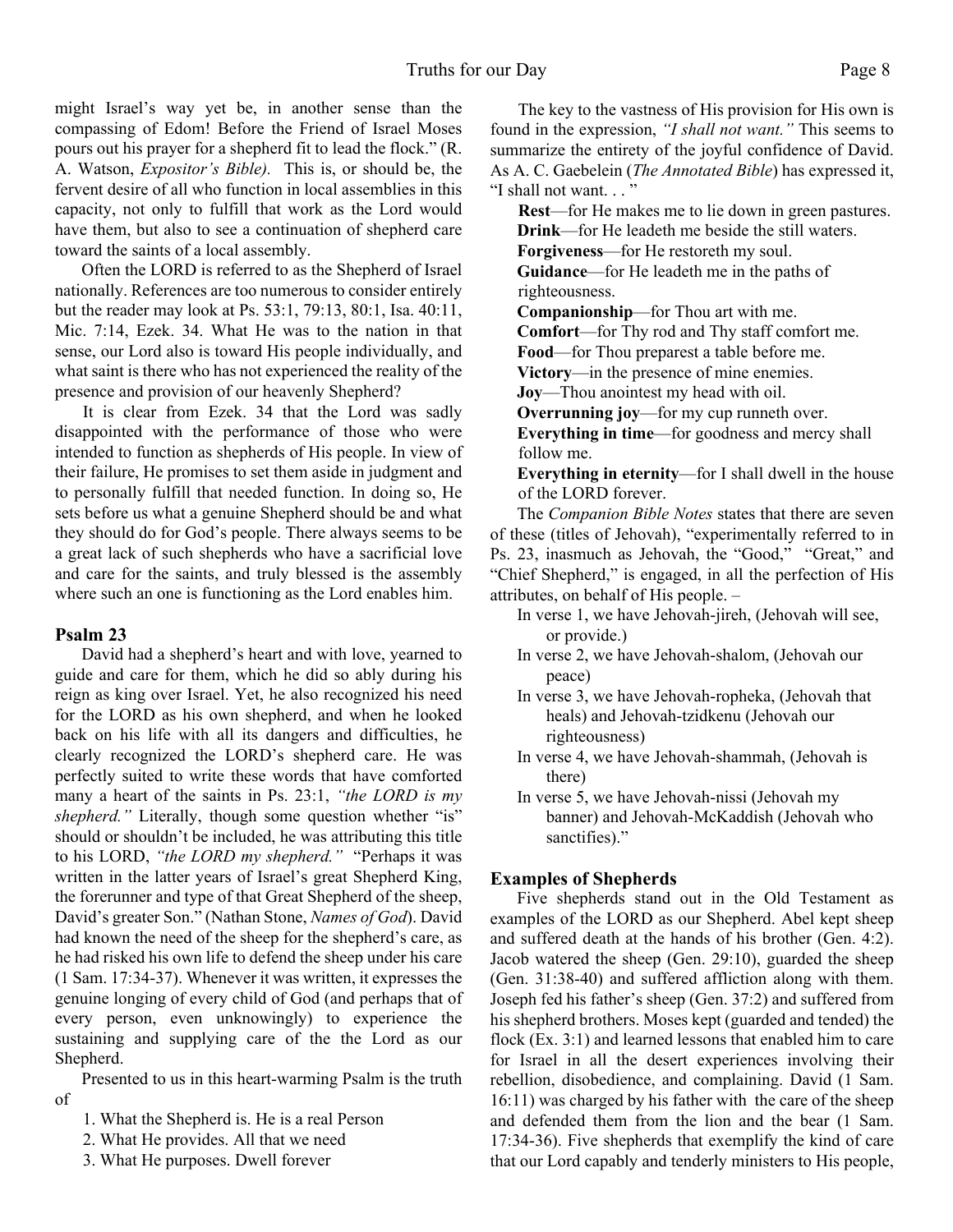a number that seems to be linked with grace on God's part. And how needful we are of that grace that supplies, defends and cares for us in every circumstance of life! One more shepherd stands out in the Old Testament, and that is the "foolish shepherd" of Zech. 11:15, the careless shepherd, (v. 16) and idol shepherd (v.17). It is fitting that he is the sixth and surely anticipates the evil man who will rise to cause ruin and death to the nation! So that the seventh shepherd of Scripture is our blessed Lord, and He is the perfect and genuine Shepherd in every sense of the word.

#### **The Lord Jesus as Shepherd**

We readily see and appreciate that the Bible presents our blessed Lord in three aspects as the Shepherd. First of all, He is the **Good Shepherd** in Psalm 22 and John 10. As the Good Shepherd, He stands in contrast to all other shepherds, for only HE gave His life for the sheep. Others, such as David, risked their lives to save the sheep, but only He actually gave His life sacrificially, of His own voluntary will (*"I lay down my life for the sheep"* Jn. 10:11, 15, 17, 18). That act of voluntary sacrifice for the sheep is seen clearly in Ps. 22, as that psalm expressing the deepest pathos of our Savior depicts the price He paid to purchase and deliver those who are seen in the subsequent psalms. Such a price paid demands the recognition that we have been *"bought with a price"* and are therefore not our own (1 Cor. 6:19-20). The eternal and present applications of this great truth are vital to every soul.

He is also presented as the **Chief Shepherd**, who "tends with sweet unwearied care the flock for which He bled," (John East, *Believer's Hymn Book*). This aspect is seen in Ps. 23 as well as many other portions of the New Testament. Thankfully, we know that He will never fail in His constant care and complete provision for every need of His bloodbought people!

We see our Lord also as the **Great Shepherd** who is coming in glory to reward all His people and especially those who have functioned as "under-shepherds" in assemblies. Notice Heb. 13:20 and 1 Pet. 5:2-3 along with Ps. 24. He is coming to the air for saints of this dispensation, and following that event will be the assessment of lives and service rendered to Him at the Judgment Seat of Christ. But He is also coming with relation to Israel and will vanquish their foes and deliver them, setting up that great millennial kingdom. He will then be recognized and appreciated, as Jehovah never was in their past experience, and His name will be magnified through the whole earth.

With deepest gratitude, every believer in Christ can say with David, *"The LORD is MY Shepherd."* Many use the words of this psalm who have never known Him, but those who have trusted Him have entered into a lasting relationship with Him as their own Shepherd, and the many experiences of life have proven the reality of that promised presence with the anticipation that when traveling days are done, *"I shall dwell in the house of the LORD forever."*

The story of our Lord's dealings with the Samaritan woman is in some way full of surprises. In His approach to her, He made no reference whatever to her sin. He offered her nothing, but asked for a gift from her. To her He uttered the profoundest things that ever fell from His lips on the subject of worship. This is in itself a revelation of His perfect knowledge of the human soul. . . how under the most apparently contradictory circumstances it has inherently a consciousness of spiritual realities.

Christ appealed to her kindness. He then appealed to her curiosity. He then appealed to her feverishness and then appealed to her sin. He then appealed to her sense of God. He finally fastened upon her the hope of the Messiah.

G. Campbell Morgan (*Crises of the Christ*)

### **Gathered to His Name**

*"And to Whom shall we Go?" Franklin Ferguson*

Some, who in former days rejoiced in the precious truth of<br>being "gathered to the Lord's name," now affirm that to  $\bigcap$  ome, who in former days rejoiced in the precious truth of declare it, in a particular sense, is to say we have a monopoly of this precious name, and is highly sectarian in spirit. For our own part and we believe many of our readers are with us—we see no good reason for discontinuing the use of the expression objected to. Certainly we gather to that worthy name alone, in the true, particular apostolic sense, having left association with religious bodies bearing human names, and where, more or less, the people are governed by rules and regulations of man's device, thus making the Word of God not strictly *the sole authority* in everything.

In the days of the apostles, when the Church of God had just been formed and multitudes were being saved and added to the Lord, what answer would be given to the question, To whose name do you gather? Truly and simply the reply would be, We are gathered to the Lord's name. *"As a hen doth gather her brood under her wings"* (Luke 13: 34), so the Lord gathered them to Himself. They belonged to none but Him, and at His call they had forsaken all—"the Jews' religion" (Gal. 1:13) and the world. This truth is just the same for all time. But how soon did the enemy of souls mar the lovely simplicity of "Jesus only," and introduce other